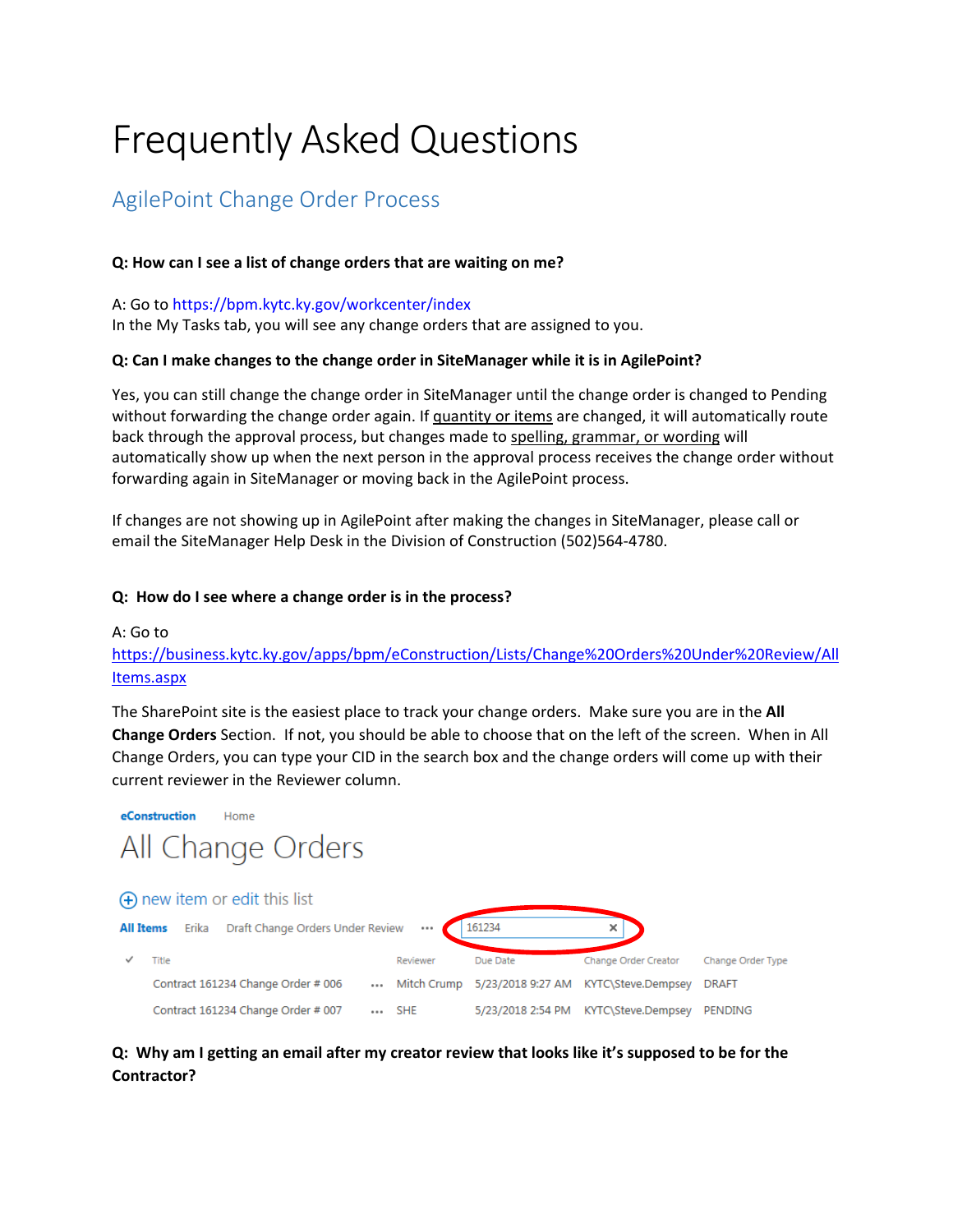A: The Creator gets copied on the email to the Contractor so they can make sure they've not mistyped the email address and so the Cabinet has a record of who the Contractor email went to. This will also come in handy if the Contractor loses the copy of their email because they will have no way to retrieve it. The creator can send the email to them again.

#### **Q: How do I attach supporting documentation to a change order?**

A: Supporting documentation can be attached at the Creator and Liaison Level. You can drag and drop files into the box shown below. Or you can click on the box and it will bring up your FileExplorer to locate the file you want to attach. The files will be automatically uploaded to ProjectWise.

| Change Order Information                                             | <b>Funding Strip</b>                                         | Approvals |  |
|----------------------------------------------------------------------|--------------------------------------------------------------|-----------|--|
| e to View Supporting Documents<br><b>Jpload Supporting Documents</b> | <b>Mobile Users Not Connected to KYTC Network, Click Her</b> |           |  |
|                                                                      | The files will be listed here                                |           |  |

# Draft Change Order Report

**Q: The Contractor has called and doesn't know their PIN number. What do I do?**

A: The PIN number was sent by US mail to the President or highest officer of the Company. First, they should ask them if they received the PIN. If they have lost it, they should call Erika Drury or Matt Looney in the Division of Construction and they will resend their PIN by mail to the same person.

# Q: I have forwarded a change order in SiteManager and feel like I should have gotten an email by **now. What should I do?**

A: The email should come very soon after you've forwarded the change order. If not, please call or email the SiteManager Help Desk in the Division of Construction (502)564‐4780.

#### Q: As a Section Engineer, will I have to process the change order at all in the Pending Phase?

A: No, the only thing the section office will get when the change order is in the pending phase in Agile Point will be a copy of the email that is sent to the contractor. After that the email with the final approved change order will be sent when the process is complete.

#### **Q: What should I do if I can't access the supporting documentation?**

A: If you are on the network, you can click the link in your email that says "Click here to go to your task list." You may have to sign into the Kentucky Employees Exec Cabinet link with your AD account.